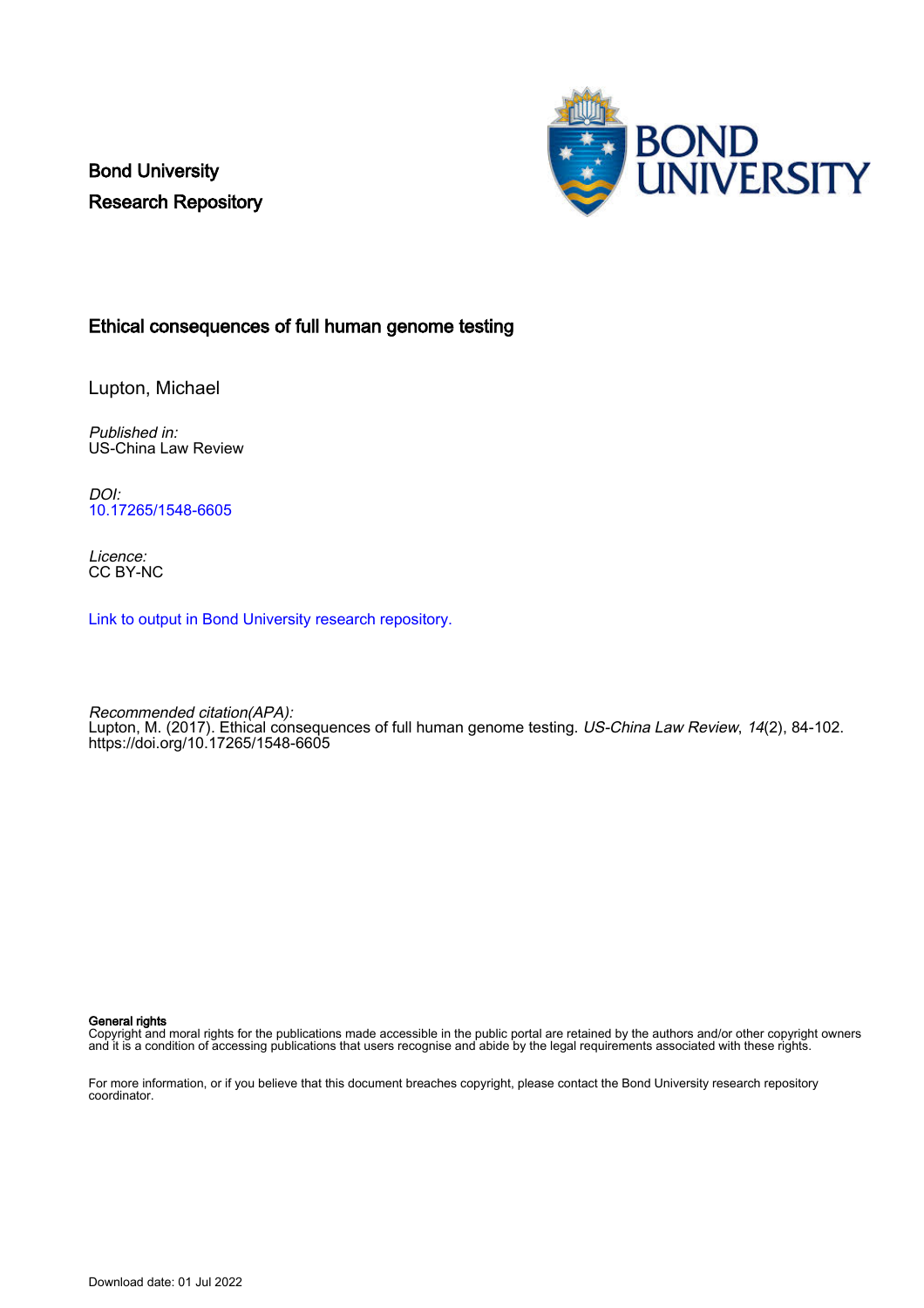# ETHICAL CONSEQUENCES OF FULL HUMAN GENOME TESTING

## <span id="page-1-0"></span>*Michael Lupton*

*A Genome is the entire set of hereditary instructions for building, running, maintaining an organism and passing on life to the next generation. A Genome is divided into chromosomes, the chromosomes contain genes and the genes are made of DNA. Genomes are found in cells; which are the microscopic structures that make up all organisms. With few exceptions, each of your body"s trillions of cells contains a copy of your genome. The human genome may be commonplace but it is quite powerful, because the information in the genome affects every aspect of a person"s behaviour and physiology. The refinement and perfection of the techniques involved has resulted in the reduction of the cost of sequencing to the current price of USD \$1,000 and less. This means that the technology is now routinely available, and it is predicted that in another 5 years" time the tests will cost in the vicinity of USD \$100, placing them on par with the current cost of an X-Ray or a biopsy, and truly within the ambit of an everyday diagnostic tool. The advantages of accurate diagnosis and treatment will be affected by a host of ethical problems. The most pertinent of these are: Incidental findings, confidentiality, responsibility. Incidental genetics findings are unexpected results which are unrelated to the reason for the test. However, if they unearth a gene variant that may cause a serious disease then nondisclosure is hard to justify. If a whole genome sequence reveals a number of clinically actionable variants should this information be passed on to third parties who might also be affected? Alternatively, what happens if the patient insists that the information be kept confidential? Whole genome sequencing will also impact on the concept of responsibility for health. Should such sequencing be used by prospective parents to determine the odds of them transmitting problematic gene variants to their children? If the parents are found to be at risk should they be allowed to resort to pre-implantation genetic diagnosis of their embryos in order to select only healthy embryos for implanting? These and other ethically relevant issues flowing from whole genome sequencing will be discussed in this paper.*

<span id="page-1-1"></span>

Professor (Bond), Emeritus Professor (Natal), Faculty of Law Bond University, Queensland. F, Gold Coast, Australia. Research fields: Bioethics and Medical Law.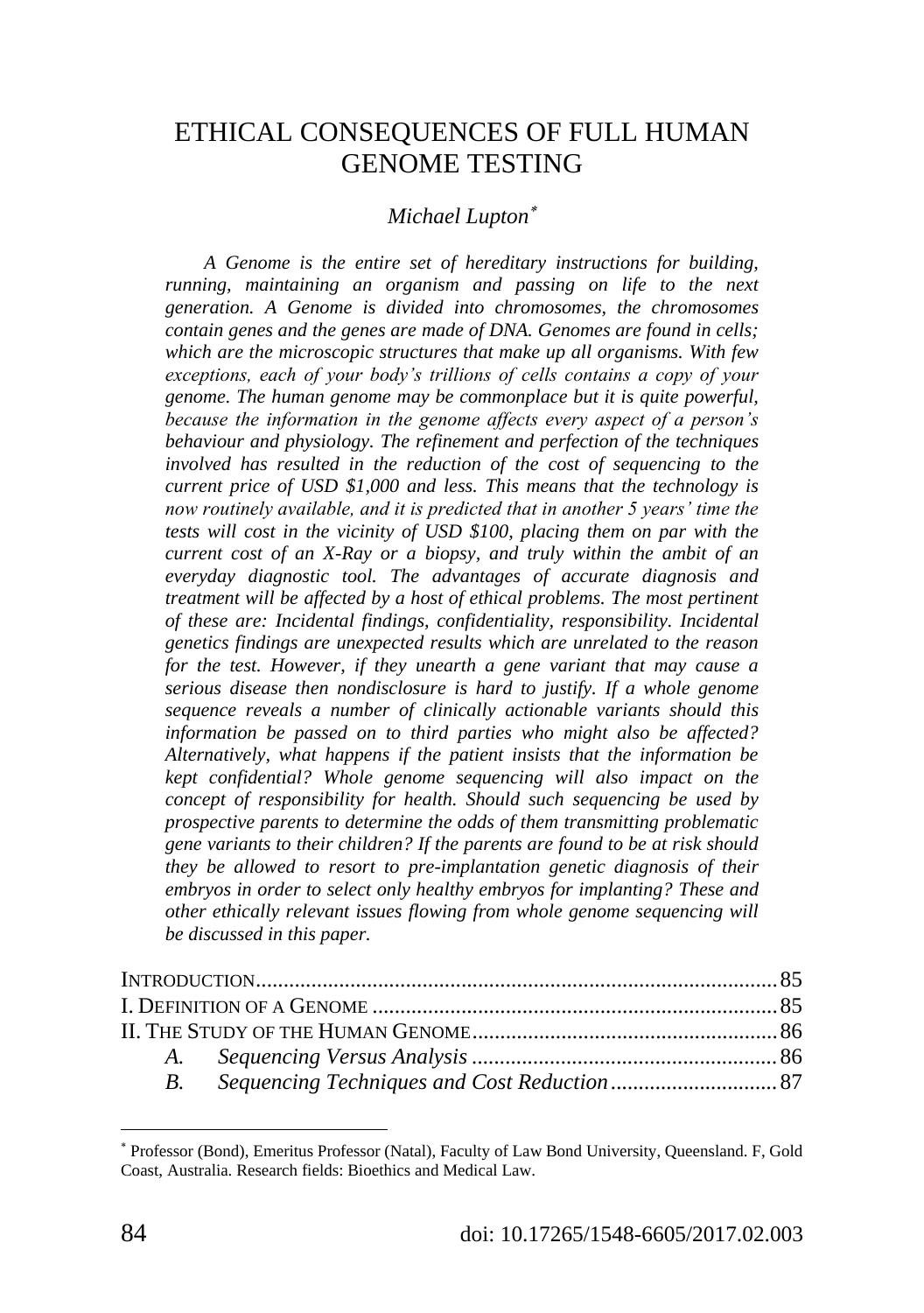| C. Use of Genetic Analysis as a Predictor of Future Diseases 88 |  |
|-----------------------------------------------------------------|--|
|                                                                 |  |
|                                                                 |  |
|                                                                 |  |
| A.                                                              |  |
|                                                                 |  |
| V. DOCTRINE OF PATIENT AUTONOMY VERSUS PROFESSIONAL JUDGMENT IN |  |
|                                                                 |  |
|                                                                 |  |
| A. Obligations to Share Information with Family Members 96      |  |
| B. Protecting against 'Unfair' Genetic Discrimination 98        |  |
| VII. THE ETHICS RELATED TO INCIDENTAL GENETIC FINDING (IFS) 98  |  |
| VIII. GENETIC COUNSELLING AND WHOLE GENOME SEQUENCING  99       |  |
|                                                                 |  |

#### **INTRODUCTION**

<span id="page-2-0"></span>As the price of whole genome sequencing continues to drop, the consequence thereof is that its use will become increasingly more prevalent by general practitioners. It is not far-fetched to assume that in ten years' time these tests will be as ubiquitous as the current blood tests in the practice of medicine.

Part II of the article will examine the consequences of the continuing lowering of the costs of sequencing the whole genomes while Part III stressed the fact that the necessity for informed consent is undiminished. Part IV examines whether the genome can be the subject of ownership and thus whether it can be patented. Part V discusses the concept of patient autonomy and the professional judgment of doctors in the field of genomic medicine. Part VI stresses the vital importance the laws relating to privacy play in protecting a person"s genetic information, while Part VII once again revisits the ethics applicable to incidental genetic findings arriving from sequencing the genome. Part VIII stresses the importance of sound genetic counselling for a patient whose genome has been sequenced.

### I. DEFINITION OF A GENOME

<span id="page-2-1"></span>A genome comprises the entire set of hereditary instructions required to build, run and maintain an organism, inclusive of passing on life to the next generation of that organism.<sup>1</sup>

<sup>1</sup> SARAH DE WEERDT, WHAT IS A GENOME? (Editor, Barbara J Culleton, 2003).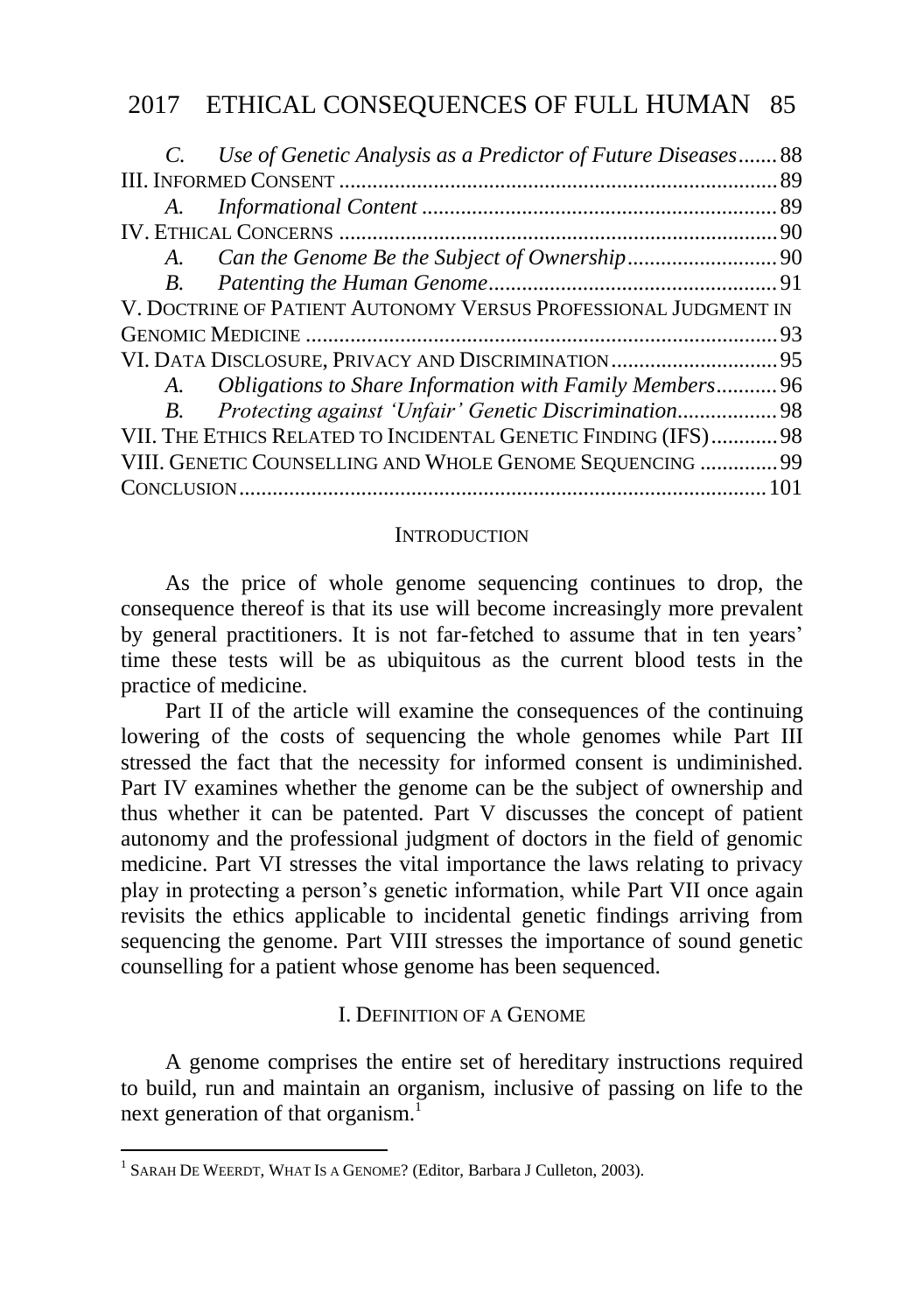The genome of most living organisms is made of a chemical called DNA. The construction of the genome contains genes. The genes in them are packaged in chromosomes and they play a profound role<sup>2</sup> in creating the specific characteristics of the said organism.<sup>3</sup> In summary, the genome is divided into chromosomes, the chromosomes contain genes, and the genes are made of DNA. The locus of the genome is in the cells of the organism. These microscopic structures are the building blocks of all organisms. Although the genome is as commonplace as the trillions of cells in your body, which each contain a copy, it is a powerful force in your body. A genome contains information that affects every aspect of a person"s physiology as well as its behaviour. Therefore every range and nuance of a person"s life, such as thinking, talking, singing, sleeping or digesting food is influenced by that person's genome.<sup>4</sup>

<span id="page-3-0"></span>A study of the human genome will reveal insights into why some people die of heart disease while others die of cancer, why some people are confident and extroverted in a crowd while others are shy and retiring. Each human being contains a slightly different version of the human genome, but all human genomes are similar enough that we can learn about the human genome in general by studying the genomes of a few individual people.<sup>5</sup>

#### II. THE STUDY OF THE HUMAN GENOME

Until very recently genetic testing was limited to sequencing single genes. Whole genome sequencing (hereinafter WGS) is also known as full genome sequencing, complete genome sequencing or entire genome sequencing. It involves a laboratory process that determines the complete DNA sequence of an organism"s genome in a single process. This process entails sequencing all of an organism"s chromosomal DNA as well as the DNA contained in the mitochondria.<sup>6</sup> WGS enables scientists to identify variants in an individual's genome that may contribute to ill-health.<sup>7</sup>

### *A. Sequencing Versus Analysis*

Full human genome sequencing (WGS) of an individual's DNA will

 2 *Ibid*.

<sup>3</sup> *Ibid*.

<sup>4</sup> *Ibid*.

<sup>5</sup> *Ibid*.

<sup>6</sup> A. Coombs, *The Sequencing Shakeup*, 26 NATURAL BIOTECHNOLOGY 1109—1112 (2008).

<sup>7</sup> Carwyn Hooper, *The Genome Revolution Is Coming and with Some "Big Dilemmas"*, THE CONVERSATION (22 June 2015).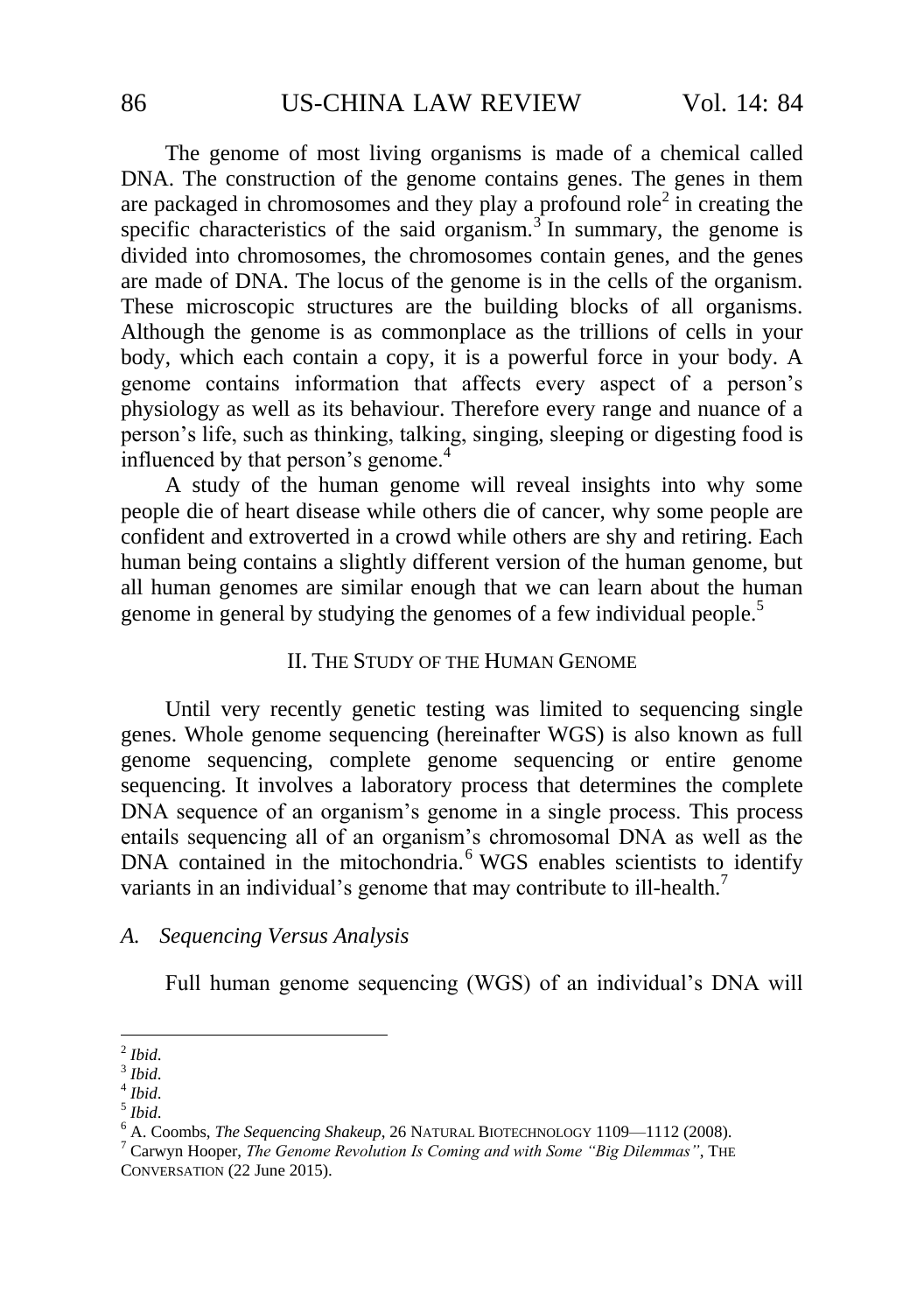<span id="page-4-0"></span>provide raw data on all six billion nucleotides in an individual's DNA.<sup>8</sup> Once WGS has been completed the information is provided, then it is available for analysis by experts. This analysis will in turn reveal all the disease-related genetic variants in that genome. The analysis will facilitate a prediction of what diseases a person may be afflicted with in the future. This will allow his physicians to take steps to minimize the impact of that disease or to avoid it altogether through the implementation of personalised preventative medicine.<sup>9</sup> Jay Flatley, the CEO of Ilumina, has predicted that a WGS for every newborn will be technically feasible and affordable by  $2020$ <sup>10</sup> This potential use of genomic sequencing would be controversial as it contradicts established ethical norms for the use of genetic tests. These tests are not normally used to conduct predictive testing on asymptomatic minors. Established ethics dictates that the tests are to be used to identify genetic markers associated with disease. It thus appears that in order to accommodate WGS the medical profession will have to change its traditional norms. 11

## *B. Sequencing Techniques and Cost Reduction*

1

The perfection of high throughput sequencing techniques by 2001 enabled the entire human genome to be sequenced in 10 months at a cost of 5 US cents per base pair. Ongoing improvements in efficiency have meant that the goal now is to reduce the price to below 1 US cent per base pair by 2020.<sup>12</sup> This goal is likely to be achieved by developing cheaper and quicker ways of preparing DNA for reading by automatic sequencers resulting in fewer passes and assembly issues. Reading techniques will also become cheaper and quicker as a result of a US patent granted on an invention which places DNA on a chip. The chip then passes through on optical detector that records the DNA in much the same way as an optical sensor in a DVD player does. According to its inventors this device has the potential to decipher an entire genome in the 30 minutes and it takes DNA to replicate

<sup>8</sup> SB Ng et al., *Exome Sequencing Identifies the Cause of a Mendelian Disorder*, 42(1) NATURE GENETICS 30—35(2010).

<sup>9</sup> L. L. McCabe & E. R. McCabe, *Postgenomicmedicine Presymptomatic Testing for Prediction and Prevention*, 28 CLINICAL PERINATAL 425—434 (2001).

<sup>&</sup>lt;sup>10</sup> Mark Henderson, *Genetic Mapping of Babies by 2019 Will Transform Preventative Medicine*, LONDON TIMES. Online www.timesonline.co.uk /tol/news/uk/science/article 5689052.

<sup>11</sup> P. Barry et al., *Genetic Testing in Asymptomatic Minors. Background Considerations*, 17 EUROPEAN JOURNAL OF HUMAN GENETICS 711 (2009).

<sup>&</sup>lt;sup>12</sup> T. A. Robertson, *The \$1000 Genome: Ethical and Legal Issues in Whole Genome Sequencing of Individuals*, 3(3) AMERICAN JOURNAL OF BIOETHICS 35—42 (2003).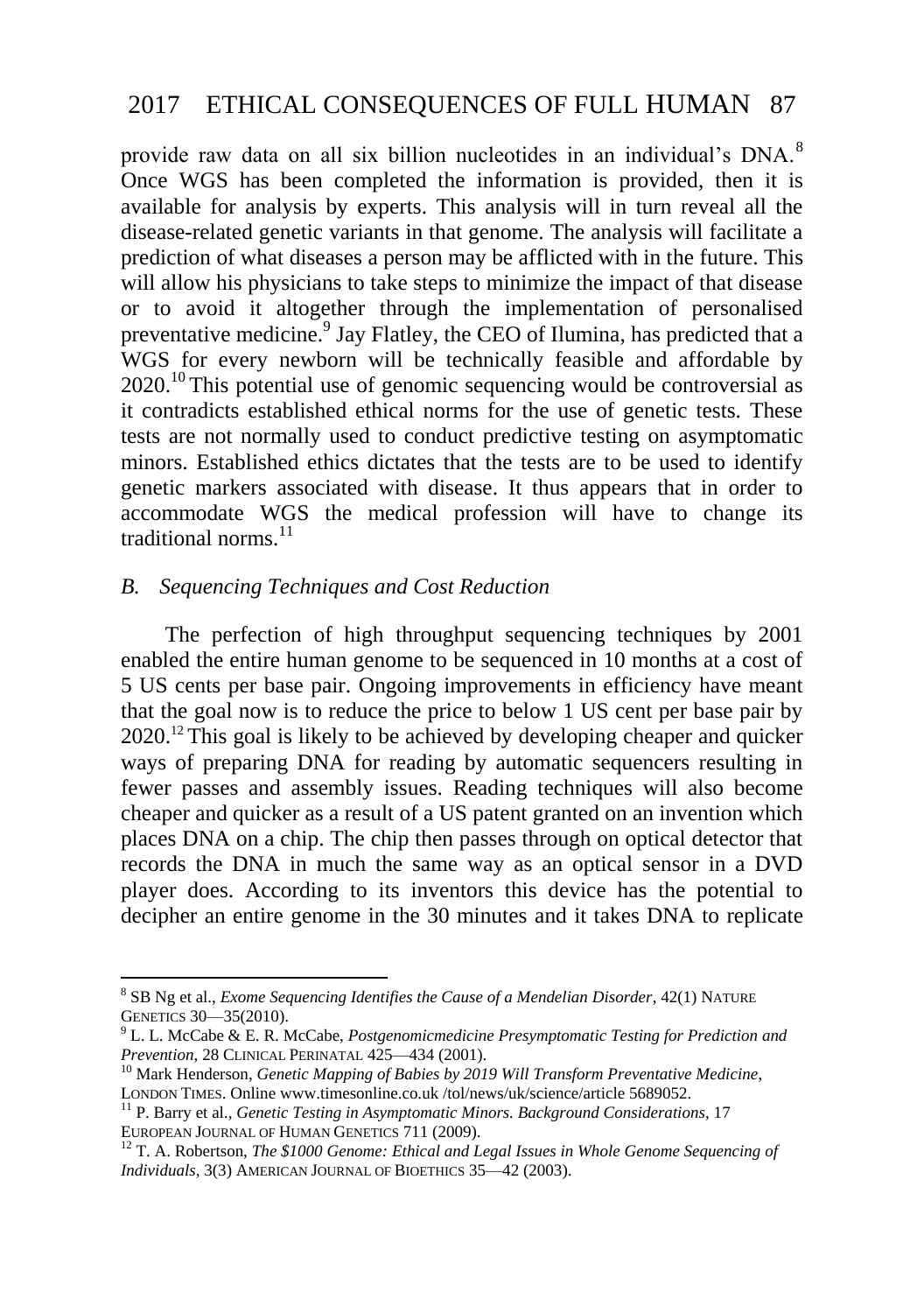itself.<sup>13</sup>

#### *C. Use of Genetic Analysis as a Predictor of Future Diseases*

<span id="page-5-1"></span><span id="page-5-0"></span>In the early years of the 21st Century the health industry harboured high expectations that the cures for a raft of as then untreatable diseases would be delivered by the fruits of the Human Genome Project and that cures were just around the corner. This excitement and expectation was driven by the fact that our understanding of the clinical relevance of genetic variants was improving rapidly and that the USD \$1,000 genome sequence had arrived. We should however retain our rational perspective and not surrender to, nor be blinded by all the hype surrounding genomics.<sup>14</sup>

Scientists require an ongoing flow of money to continue their research. They have seduced the media with wildly extravagant representations of their progress in the field of WGS and the politicians who supply the research dollar have deemed it expedient to jump on the science bandwagon and provide the pump priming dollars that keep the caravan rolling forward.<sup>15</sup>

Let us place genome research into context. In 2007, ten years after the full yeast genome of 6,000 genes had been sequenced 1,000 of those genes had not yet been characterised. As far as humans are concerned the situation is even grimmer, currently the bulk of our biological knowledge (perhaps as high as  $99.9\%$ ) is linked to less than 1% of the human genome.<sup>16</sup>

It is estimated that roughly 10,000 to 15,000 human genes require functional characterization to get a sound understanding of what the gene protein is all about and to close gaps at the level of molecular, cellular or phenotypic function.<sup>17</sup>

The records show that at current rates of analysis about 100 genes are characterised per year. Why is it so difficult to discover the function of a gene?

First, no molecular function has emerged out of large—scale studies. This is because the specific biological effects of the genes" functions are individual affairs which require creative, gene specific tailored approaches,

<sup>13</sup> *Op. Cit.*, at 36.

<sup>14</sup> E. S. Lander et al., *Initial Sequencing and Analysis of the Human Genome*, 409 NATURE 860 (2001). <sup>15</sup> F. Eisenhaber, *A Decade after the Firstfull Human Genome Sequencing*, *When Will We Understand* 

*Our Own Genome*, 10(5) JOURNAL OF BIOINFORMATICS & COMPUTATIONAL BIOLOGY (2012).

<sup>16</sup> L. Pena-Castillo & T. R. Hughes, *Why There Are Still Over 1,000 Uncharacterised Yeast Genes*? 176 (7) GENETICS 7—14 (2007).

<sup>&</sup>lt;sup>17</sup> E. Birney et al., *Identification and Analysis of Functional Elements in 1% of the Human Genome by the ENCODE Pilot Project*, 447 NATURE 799—816 (2007).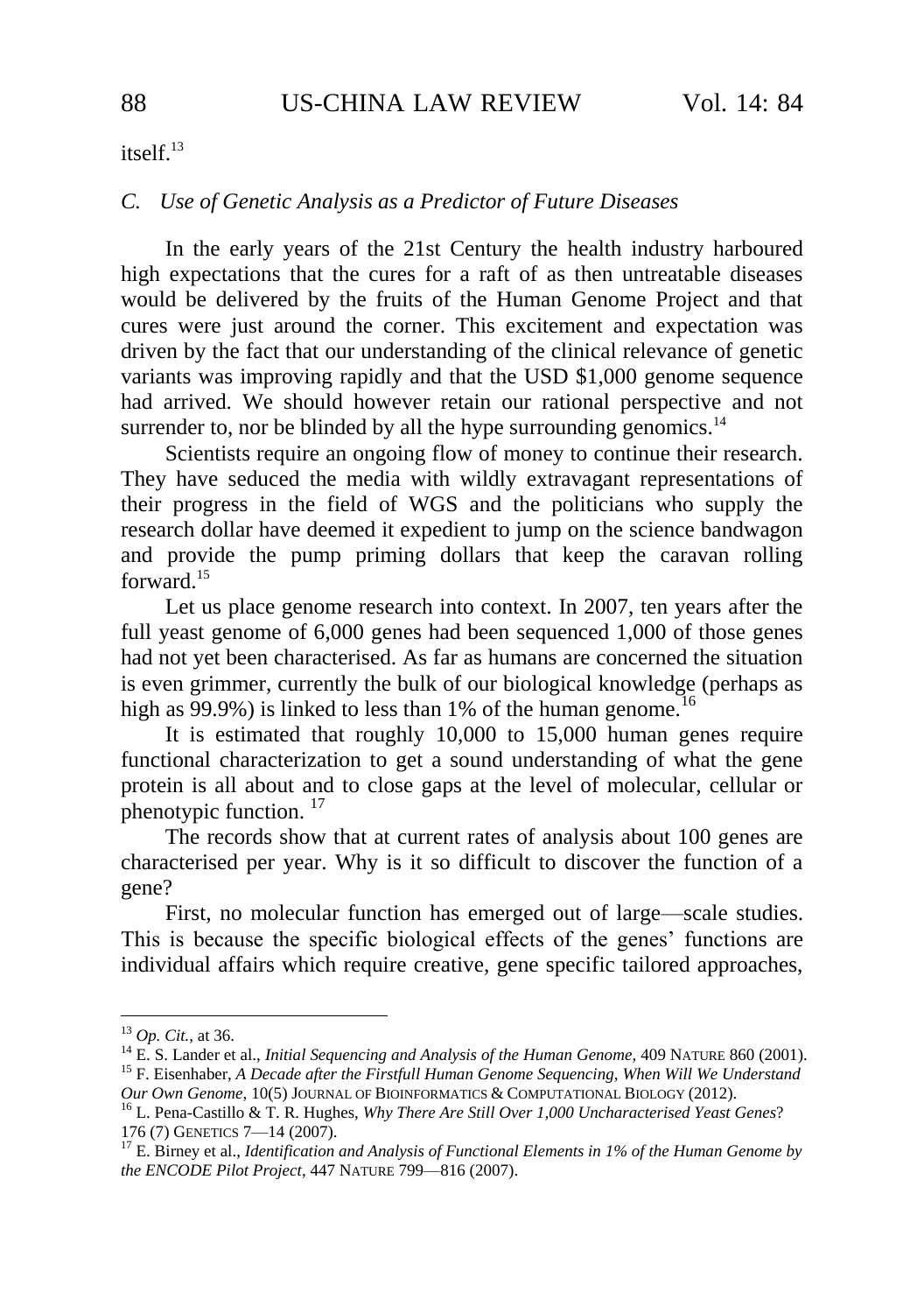that resist generalised handling. All of these points to the fact that researchers have a long way to go before the large scale personalised medical dream is delivered.<sup>18</sup>

### III. INFORMED CONSENT

#### *A. Informational Content*

A doctor must obtain informed consent from a patient before he can remove DNA from his body. The informed consent requirement in turn protects the patient"s right to decide whether in fact he wishes to provide the doctors with a sample of his tissue. The patient may thus reserve for himself the right not to provide the tissue if the intention is to subject the tissue to tests or for it to be sequenced for purposes unacceptable to the patient.<sup>19</sup> Consent to removal of tissue per se does not extend to consent or the creation of rights to develop genomic information from that DNA. This denial also extends to the use of DNA retrieved from objects a person has touched or discarded.<sup>20</sup> The arrival of the \$1,000 dollars genome (and cheaper) will result in vastly more genetic information being gathered from individuals. It should also serve as a warning to patients to ensure that they obtain legal control over their DNA samples and also over the information they contain. $^{21}$ 

<span id="page-6-0"></span>Informed consent serves as the corner stone of ethical research conduct and aims to protect research subjects against coercion, deception and abuse. <sup>22</sup> Public policy and ethical guidelines stipulate that the following requirements regarding genetic testing should be met:

 No physician, laboratory or other entity may sequence, store or test identifiable DNA unless the person tested has given written, informed consent.

<span id="page-6-1"></span> Researchers should inform an individual of the relevant risks and benefits of the proposed sequencing and testing prior to taking samples from him.

The consent must be both free and informed.

<sup>&</sup>lt;u>.</u> <sup>18</sup> *Ibid*.

<sup>19</sup> *Welcome Trust Sharing Data from Large-Scale Biological Research Targets*. A System of Tripartite Responsibility (2003).

<sup>20</sup> D. M. Wendler et al., *Does the Current Consent Process Minimize the Risks of Genetic Research?*, 113 AMERICAN JOURNAL OF MEDICAL GENETICS 258 (2002).

<sup>21</sup> *Ibid*.

<sup>&</sup>lt;sup>22</sup> W. Pinxter et al., *Ethical Issues Raised by Whole Genome Sequencing*, 28(2) BEST PRACTICE & RESEARCH CLINICAL GASTROENTEROLOGY 269 (2014).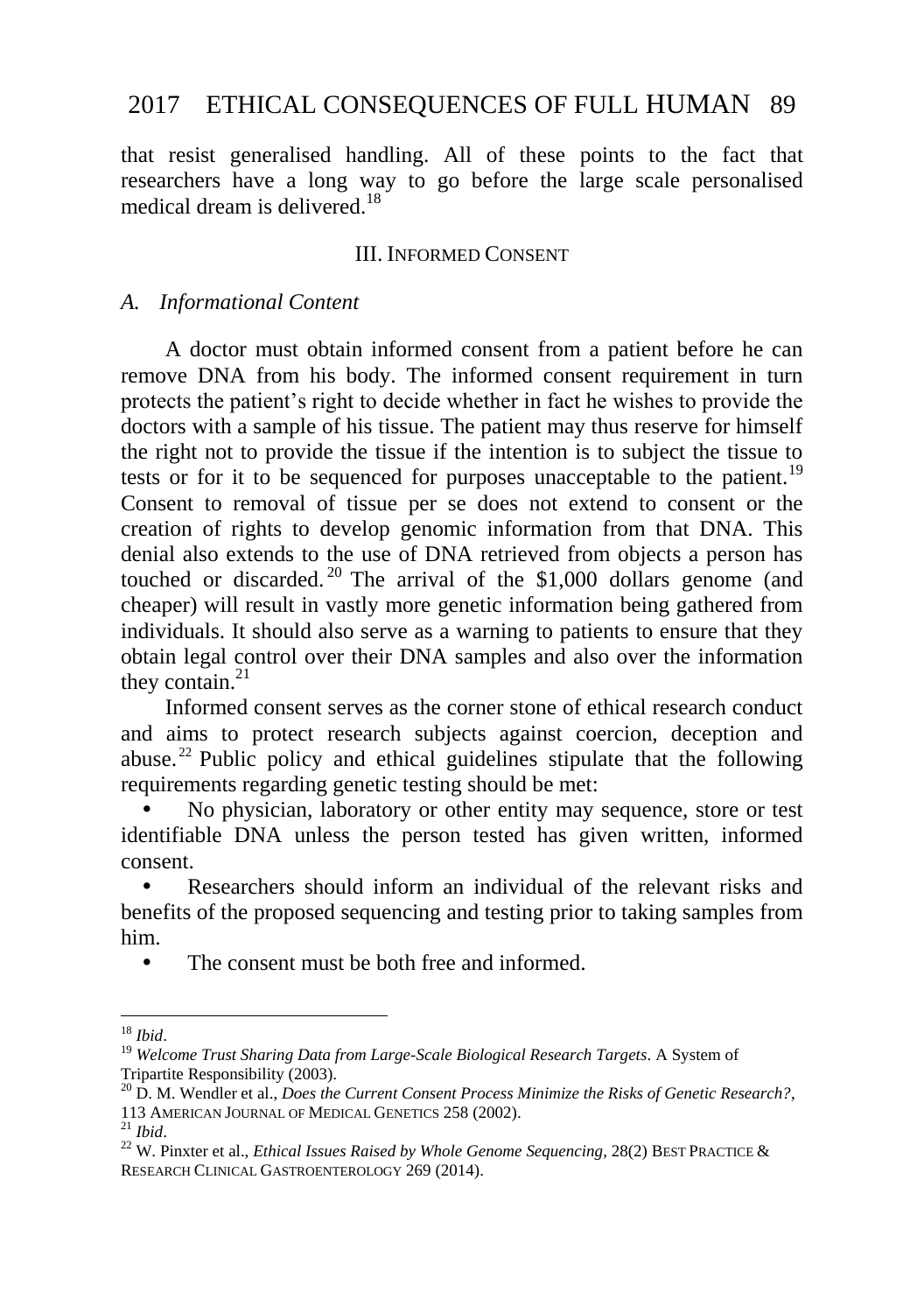The signed consent document also serves the purpose of enabling researchers to defend themselves against accusations of unethical research conduct. <sup>23</sup>

Researchers face the following challenges in *obtaining* an informed consent:

The potential for information overload.

• The complexity of the information.

 The limited ability of individuals to sufficiently understand or remember the information given.

• Biased understanding and false hopes.

A vast volume of complex genetic information.

 The possibility of generating information about the future health status or health risks posed to relatives.

 It would also be ethically correct for researchers to be vigilant in not overselling the benefits of WGS in clinical applications.<sup>24</sup>

## IV. ETHICAL CONCERNS

There is little doubt that a person owns and controls access to his DNA, while the DNA is contained in his body.

Once DNA is removed from a person"s body there are immediate legal, social and ethical issues which arise in relation to the control, acquisition and use of that DNA and the information it contains.<sup>25</sup>

<span id="page-7-0"></span>The ethical and legal challenges that apply to excised DNA is how to fairly resolve the ownership, consent, privacy, and use of the information revealed by tests on the DNA. A fair resolution of these issues is vital to ensure that consumers and the public will have confidence that whole genome sequencing will benefit rather than harm them.<sup>26</sup>

### *A. Can the Genome Be the Subject of Ownership*

In order to determine who has ownership (or dispositional control) of an individual"s genome it is necessary to distinguish the following issues:

<sup>23</sup> Robertson, *Op. Cit*., at 38.

<sup>24</sup> Pinxter, *Op. Cit*., at 271—272.

<sup>25</sup> H. Varmus, *Getting Ready for Gene-Based Medicine*, 347 NEW ENGLAND JOURNAL OF MEDICINE 1526 (2002).

<sup>26</sup> Robertson, *Op. Cit*., at 37.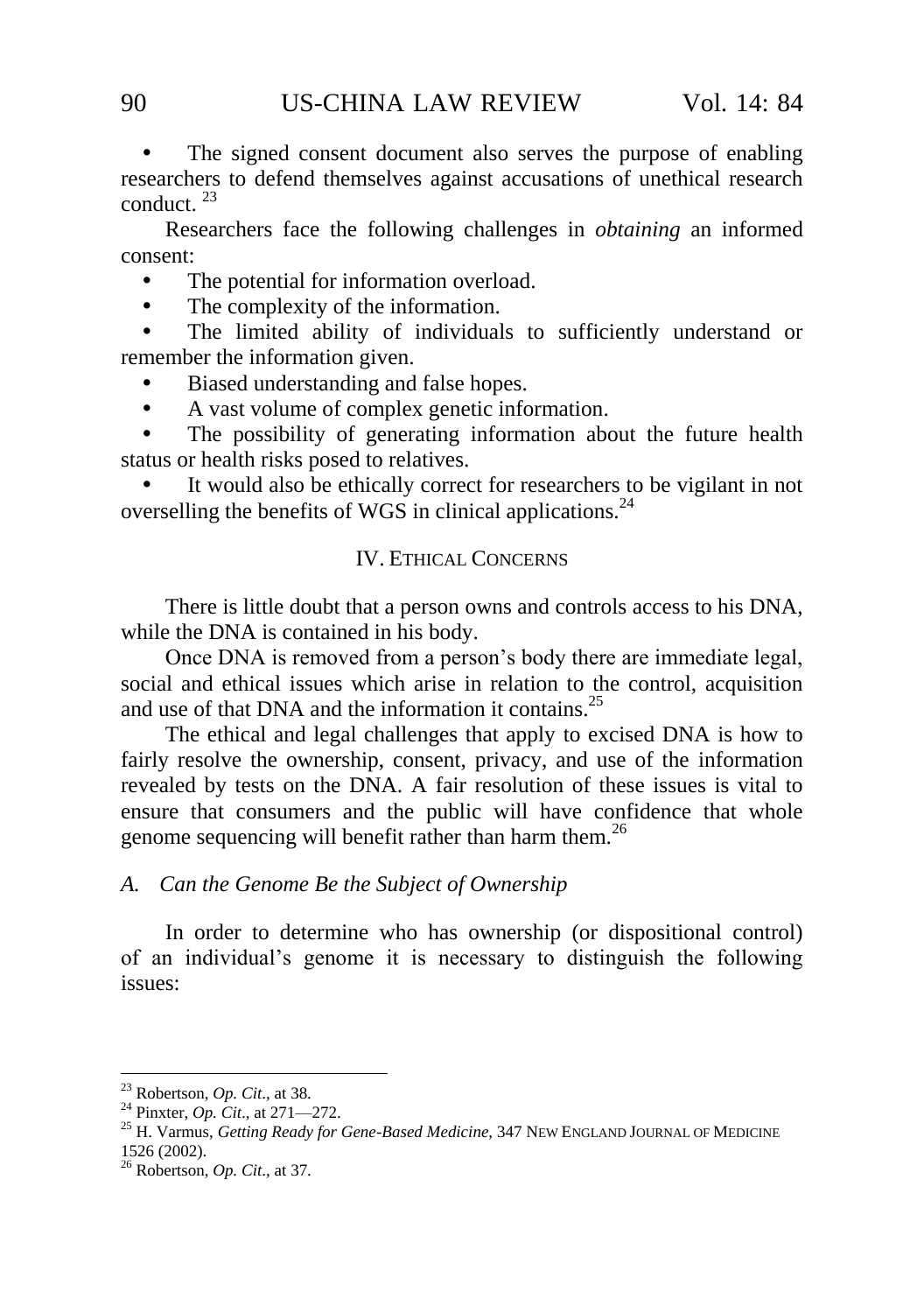## 1. Physical Embodiment

By physical embodiment we mean a tissue sample that contains the DNA or DNA molecules which have been separated from it. In this instance it is necessary to decide whether to apply a property rule or a liability rule.<sup>27</sup> If a *property* rule is chosen a person would have dispositive ownership over the DNA in his body and continue to do so unless or until they abandon their DNA or cede rights in it to third parties. $28$ 

If a *liability* rule is used then it would mean that a third party would be required to pay the owner damages for intruding on their body to obtain their DNA and then using it without their consent. The application of this rule would mean that it would not give any rights to third parties in DNA that was taken from the owners" body without informed consent. It would further not create any rights in DNA found on postage stamps, envelopes or cigarette butts.<sup>29</sup> The leading case of Moore v. Regents of the University of  $California<sup>30</sup>$  adopted a liability, rather than a property approach, to resolve a dispute about the commercial exploitation of a patient"s spleen cells. The patient's spleen was removed and his cells used to develop a patented cellline without obtaining the patient's consent to do so. $31$ 

The court held that Moore (the patient) had a right to informed consent in relation to the removal and use of his cells. The court however rejected his claim that he retained a property right in the tissue after it had been removed from his body.<sup>32</sup>

## *B. Patenting the Human Genome*

There is great medical importance that attaches to the sequencing of the human genome. The science and testing involved in the process of determining the function of human genes will have consequences regarding the amount of venture capital invested in genetic research and also in turning the results of this research into economic outcomes. In order to achieve these results the law of intellectual property will play a significant role. Without the protection patents offer venture capital investment the

<sup>27</sup> B. M. Knoppers et al., *The Emergence of an Ethical Duty to Disclose Genetic Research Results: International Perspectives*, 14(11) EUROPEAN JOURNAL OF HUMAN GENETICS 1170 (2006).

<sup>28</sup> Robertson, *Op. Cit*., at 37.

<sup>29</sup> *Ibid*.

<sup>30</sup> 793 P (2d) 479 (1990).

<sup>31</sup> *Ibid*.

<sup>32</sup> *Ibid*.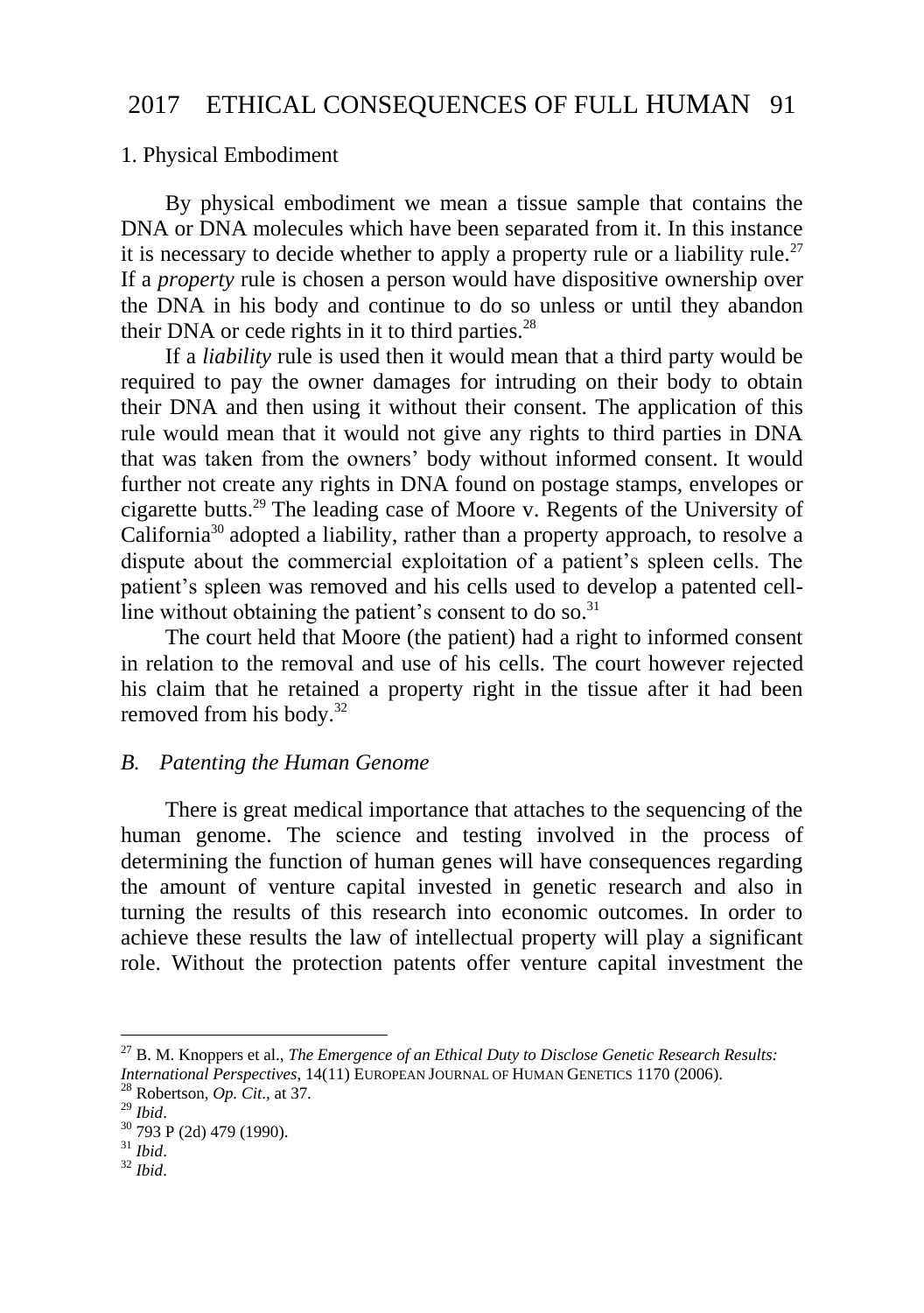genomic revolution will dry up.<sup>33</sup> The other issue in the field of patents is that scientists have for many years collected samples from the populations in developing countries whose inhabitants have a rich diversity of genetic materials. This material was used to develop therapies which would in turn only be available to the countries of origin under costly licensing agreements. The participating countries are now insisting on a "genomic dividend" for their countries out of the profits derived from their DNA source material.<sup>34</sup>

#### 1. Patenting the Breast Cancer Gene

On the 7th October 2015, all seven judges of the High Court of Australia, in the case of *D"Arcy v. Myriad Genetics Inc.* <sup>35</sup> overturned the earlier unanimous decision of a five judge bench of the Full Federal Court when they held that an isolated nucleic acid, coding for a mutant BRCA1 protein, was not a "patentable invention" under the Australian Patents Act.

The decision related to Australian Patent no. 686004 which was filed in August 1995 and which had recently expired. The High Court"s decision has now closely aligned Australia"s position to that of the US Supreme Court in its decision on *Myriad Genetics* claim for a patent in the USA.<sup>36</sup>

In its decision in Myriad the Full Federal Court had characterised the claimed isolated nucleic acid as a compound rather than information.<sup>37</sup> In its judgement the High Court differed and held that, to say that the claims relate to a class of chemical compound elevates "form over substance". In the High Court"s judgment they held that a sequence of nucleotides, whether genomic DNA or cDNA, should properly be described as "information":

<span id="page-9-0"></span>"… the information stored in the sequence of nucleotides coding for the mutated or polymorphic BRCA 1 polypeptide is the same information as that contained in the DNA of the person from which the nucleic acid was isolated. It is the existence of that information which is an essential element of the invention as claimed. The product is the medium in which that information resides." <sup>38</sup> Myriad did not create this information it already existed in the individual, Myriad merely isolated and extracted the Nucleic

<sup>33</sup> *Ibid*.

<sup>34</sup> Eisenhaber, *Op. Cit*., at 6.

<sup>35</sup> [2015] HCA 35.

<sup>36</sup> Association for Molecular Pathology v. Myriad Genetics Inc. 186 L Ed 2d 124 (2013); *See* also in the U.K. Human Genome Sciences Inc. v. Eli Lilly v. UKSC 51 60 [2011].

<sup>37</sup> D"Arcy v. Myriad Genetics Inc. [2014] 313 ALR627. *See* also, B. Sherman D"Arcy v. Myriad Genetics Inc., *Patenting Genes in Australia*, 37 (1) SYDNEY LAW REVIEW (2015).

<sup>38</sup> D"Arcy v. Myriad Genetics Inc., *Op. Cit*., paras. 54—61.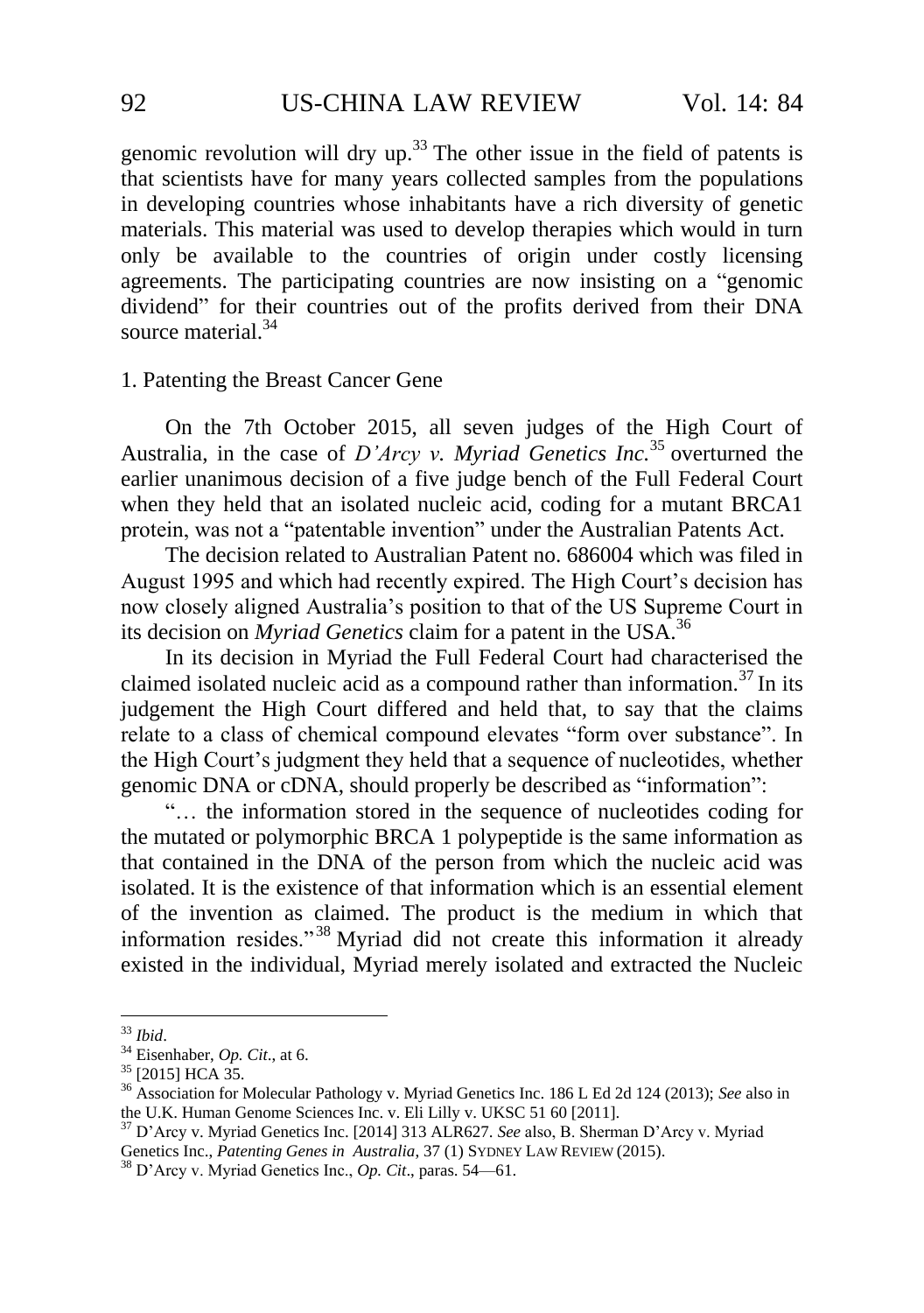acid. The information itself could therefore not be considered a new manner of manufacture.<sup>39</sup>

In this decision the High Court judges in large part have reinvented the test for patentable subject matter formulated in the decision in *National Research Development Corporation v. Commissioner of Patents*<sup>40</sup> (NRDC) which was decided in 1959 and which was upheld as recently as 2013 by the High Court in *Apotex v. Sanofi Aventis.*<sup>41</sup>

The High Court also acknowledged the fact that where a new class of claims such as those in dispute in Myriad arose and which involved negative policy implications which could have the effect of stifling innovation that it was not the role of the Courts but rather that of Parliament to spell out in legislation whether such claims should be patentable.<sup>42</sup>

### 2. Effect of the Decision on Gene Patents

Technological advancements are endemic in the biotechnology industry. In this regard Myriad provides some reprieve to patentees because the High Court (unlike the US Supreme court) has not made prospective statements about gene patents in its judgment. It limited its decision to the specific claims made by the appellant. The High Court also stressed that the decision did not extend to any of the other claims listed in *Myriad"s* Patent on BRCA  $1.^{43}$ 

Despite the narrow focus of the High Court's decision existing patents based on genetic sequences may now be vulnerable to challenges. IP Australia has also issued a statement that it has suspended the examination of patent applications claiming nucleic acid sequences until it has fully studied the implications of the High Court decision.<sup>44</sup>

In the light of the applicant's victory, it will be interesting to see whether it translates into a reduction of the alleged high cost of breast cancer screening.

### V. DOCTRINE OF PATIENT AUTONOMY VERSUS PROFESSIONAL JUDGMENT IN GENOMIC MEDICINE

The evolution away from medical paternalism to patient autonomy is

<sup>44</sup> *Ibid*.

<sup>39</sup> *Ibid*, at paras. 86—90, 110—113.

 $^{40}$  [1959] HCA 67.

 $^{41}$  [2013] HCA 50.

<sup>42</sup> D"Arcy v. Myriad Genetics Inc., *Op. Cit*., paras. 25—28, 135—137.

<sup>43</sup> *Ibid*, at para. 191.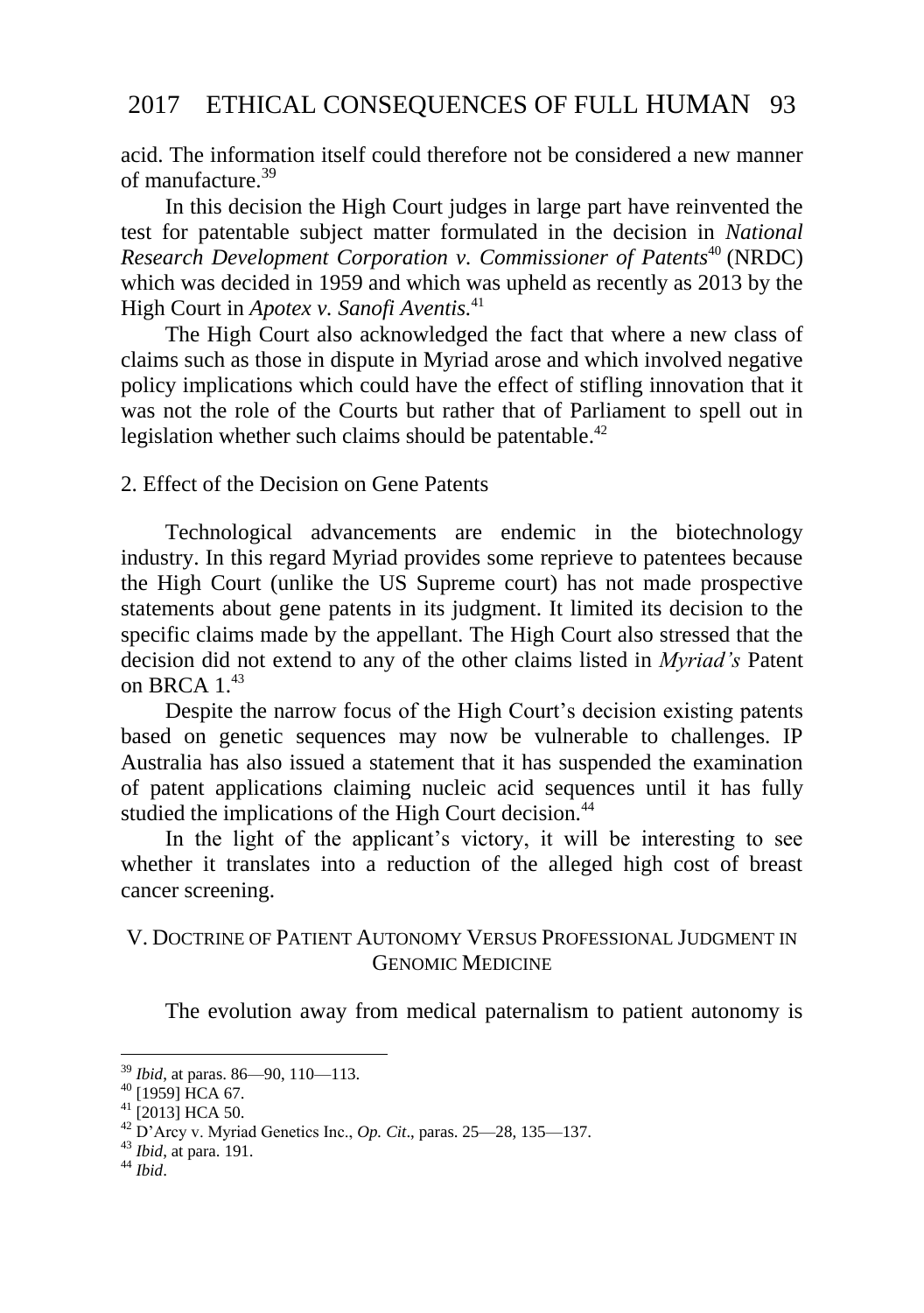now firmly entrenched in the ethics of medical practice. Medical practitioners are now trained to respect the individual autonomy of their patients and the fact that a patient has a right to be wrong. However, the dangers of unfettered autonomy are perhaps nowhere greater than in the field of genomic medicine where it could lead to direct genetic testing which in turn could lead to clinically unwise health related decision making.<sup>45</sup>

Professional judgment is more vital than ever given the fact that a patient is able to approach companies that provide WGS on a direct to patient basis.

In most clinical situations the illness being tested for in individuals involves only a selected set of genes that need to be analysed. The analysis of only a selected group of genes will minimise confusion and also reduce the risk of false positive results.<sup>46</sup>

The above situation can be illustrated with the following example. A physician is seeking to establish why a particular patient has a predisposition to cancer. The option of the USD \$1,000 WGS makes it economically feasible to opt for WGS in this diagnostic setting, but it is not professionally responsible to analyse a mass of genes which probably have no bearing on the condition for which the test was ordered. For example, what possible relevance can querying the status of the patients' PSEN1 have (which, when mutated, strongly predisposes a patient to early onset Alzheimer disease) when the required diagnosis is directed at cancer causing mutations.<sup>47</sup>

<span id="page-11-0"></span>On the other hand if the object has a research focus, one aimed at gene discovery, then there are clear benefits to be gained from sequencing the entire genome. It is thus clear that professional judgment in the field of genomics is essential for responsibly determining the optimal approach. <sup>48</sup>

The interpretation of WGS results also requires professional knowledge and careful expert planning. Once the results are available a doctor must be able to interpret the results so as to determine what level of evidence is required before assigning pathogenicity to a particular variant of which there will be many. $^{49}$ 

<sup>46</sup> K. L. Brierlyet al., *Adverse Events in Cancer Genetic Testing: Medical, Ethical, Legal and Financial Implications*, 18 CANCER JOURNAL 303 (2012).

<sup>45</sup> B. M. Knoppers et al., *The Emergence of an Ethical Duty to Disclose Genetic Research Results: International Perspectives*, 14 EUROPEAN JOURNAL OF HUMAN GENETICS 1170 (2006).

<sup>47</sup> *Ibid*, at 304.

<sup>48</sup> E. W. Clayton, *Ethical, Legal and Social Implications of Genomic Medicine*, 349 NEW ENGLAND JOURNAL OF MEDICINE 562 (2003).

<sup>49</sup> R. Langreth, *Fumbled DNA Tests Mean Peril for Breast Cancer Patients*, BLOOMBERG NEWS (10 September, 2012).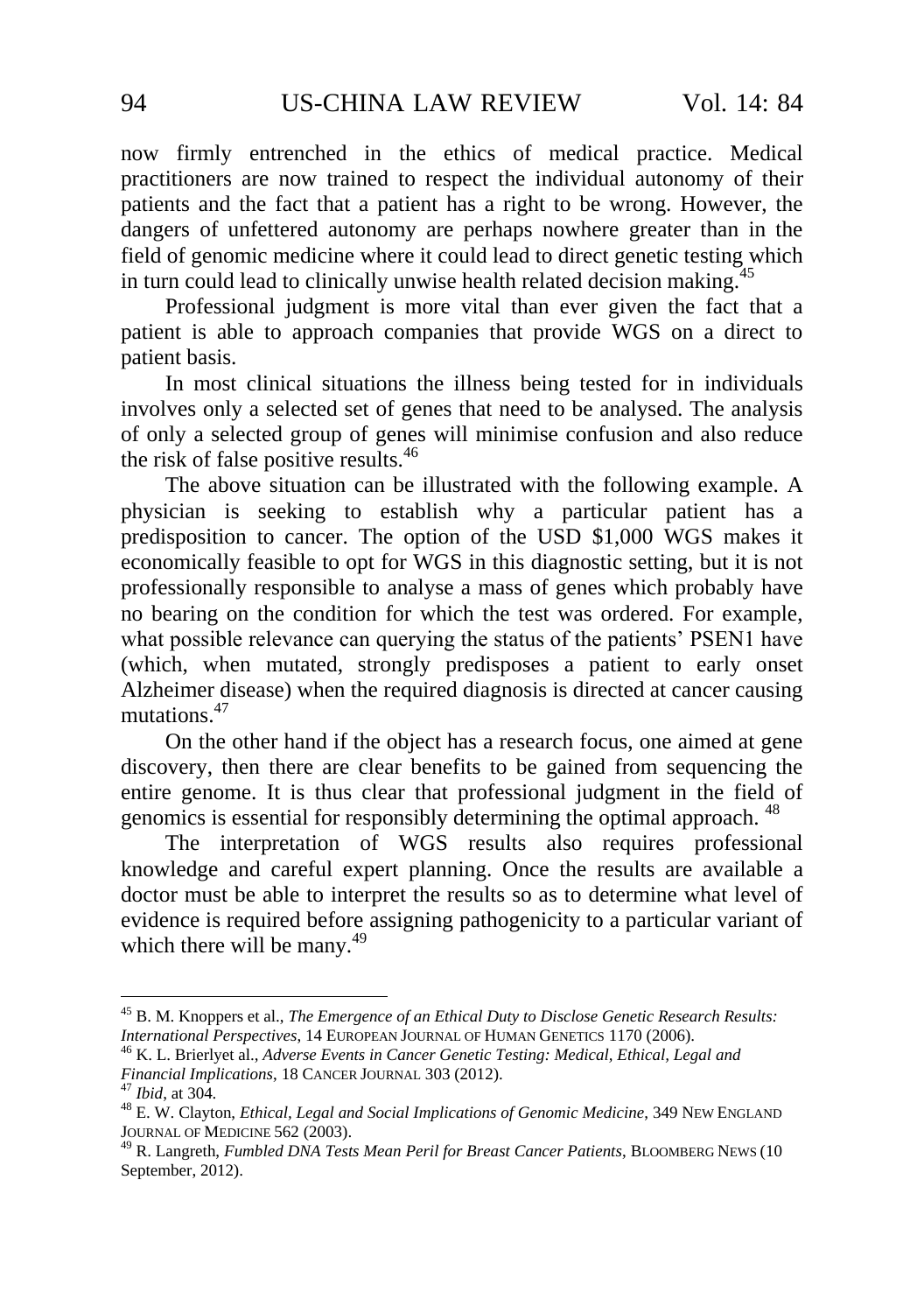It is important for individuals who undergo a genetic sequencing, to have confidence in the recommendations made to them and in the doctors making those recommendations. When such recommendations have clinical implications and are made on the basis of genomic information, then the individual becomes a patient and this interaction becomes part of medical practice which in turn requires the involvement of a licenced health care provider.<sup>50</sup>

The above examples clearly illustrate the fact that clinical judgment is essential in the practice of medicine. As the practice of WGS becomes more common an ever increasing number of high stakes decisions will be made on the basis of complex genomic information. At the current fairly low levels of usage of genomic analysis, misinterpretation of genomic data by medical professionals without adequate genetic knowledge has resulted in a wide range of harm to patients. The consequences have varied from failure to recommend necessary risk-reducing measures for at risk individuals to unnecessary surgery for those actually at normal risk.<sup>51</sup>

It is thus abundantly clear that the aggressive marketing of direct-to consumer genomics, in the absence of expert professional judgment, poses special challenges and should only be sanctioned under regulated circumstances.<sup>52</sup>

### VI. DATA DISCLOSURE, PRIVACY AND DISCRIMINATION

<span id="page-12-0"></span>Most ethicists agree that the privacy of individuals undergoing WGS, or more limited genetic sequencing, must be protected at all costs. The reason for this is that the information revealed from such sequencing will not only disclose a great deal of sensitive information about the individual"s DNA, his present and future health risks, but it can also reveal information about the DNA sequences of close relatives.<sup>53</sup>

Examples include demographic information, clinical information (or portions of an individual"s medical records), exposure of employment histories and family pedigrees amongst other linked data. Such information may be sought by a variety of third parties, including employers, insurers,

<sup>50</sup> S. E. Plon et al., *IRRC Unclassified Genetic Variants Working Group. Sequences Variant Classifications and Reporting Recommendations for Improving the Interpretation of Cancer Susceptibility Genetic Test Results*, 29(11) HUMAN MUTATIONS 1282 (2008).

<sup>51</sup> K. L. Brierley, *Op. Cit*., at 303.

<sup>52</sup> *Ibid*.

<sup>53</sup> B. A. Malin, *How (Not) to Protect Genomic Data Privacy in a Distributed Network: Using Trail Re-identification to Evaluate and Design Anonymity Protection Systems*, 37 JOURNAL OF BIOMEDICAL INFORMATION 179 (2004).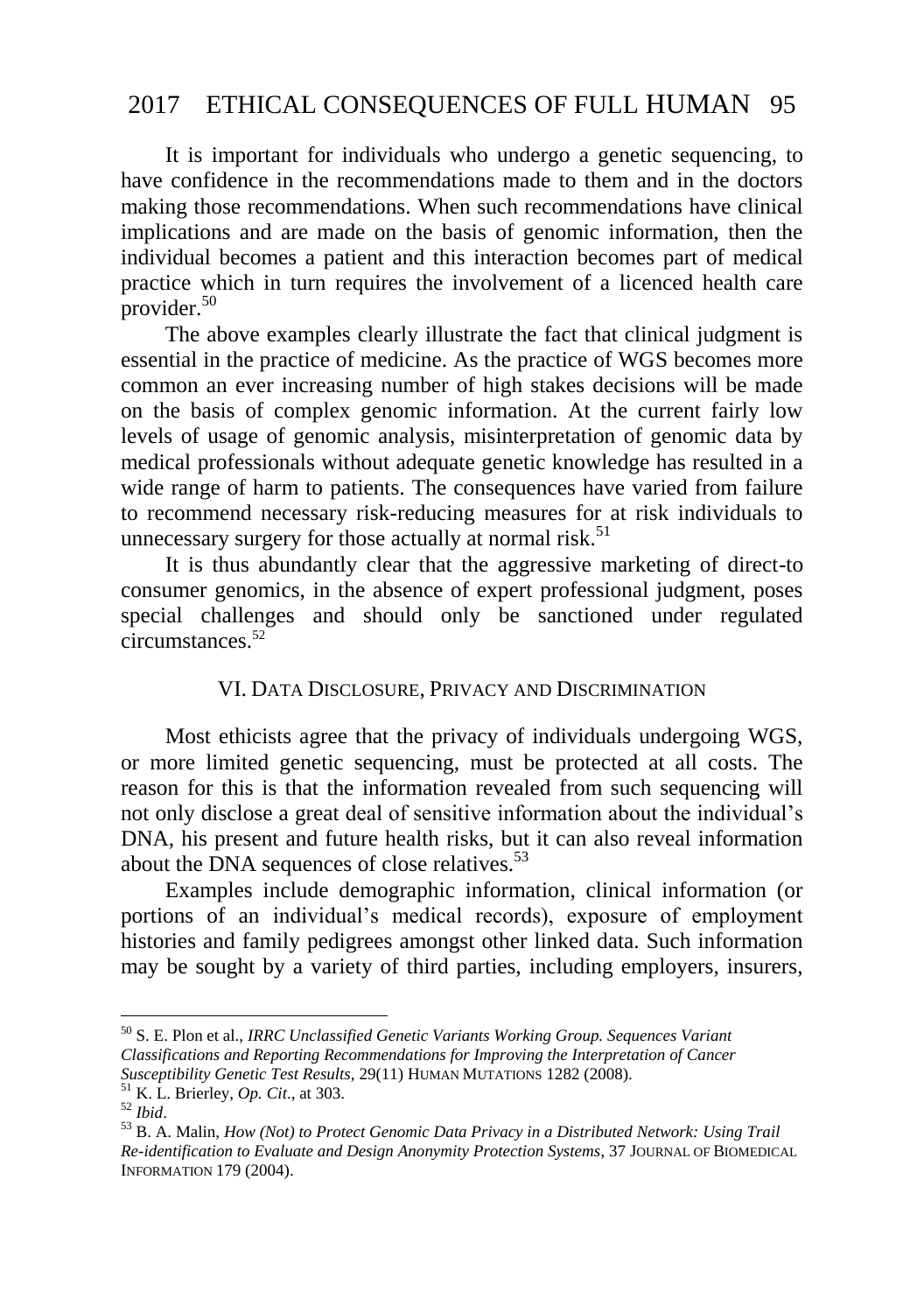courts of law and family members. The latter parties could all use this information to the detriment of the individual. It is imperative that there are appropriate legal safeguards against such unintended usage. $54$ 

At the most basic level of protection the person whose DNA is sequenced should have the right to decide whether, and how, identifiable medical information about him is obtained, used, or disclosed to others.

The common law principles of tax and property law will provide some protection, but in Australia, the *Privacy Act* is likely to provide more substantial protection, especially via Privacy Principle two and three which deal with Anonymity and Pseudonymity, and the collection of solicited personal information.<sup>55</sup>

The *Privacy Act* makes provision for an individual to pursue both civil<sup>56</sup> and criminal proceedings<sup>57</sup> against a third party who sequences, uses or transfers identifiable DNA of another person without that person"s permission.

In addition to the above legislation the privacy of genetic information can also be protected via contract. Thus if individuals have dispositional rights over their DNA plus the information originating from that source, then they can refuse to provide DNA for sequencing or testing unless the privacy of the results is protected in terms of the owner"s express consent set out in the contractual conditions agreed to when the owner undertook to provide DNA for genotype testing.<sup>58</sup>

Without strong safeguards to ensure privacy, the risk that contributed DNA could be used in unauthorised ways may discourage patients from utilising this ultimate diagnostic tool.<sup>59</sup>

#### *A. Obligations to Share Information with Family Members*

A major risk of sequencing an individual"s whole genome is that much more medical information will be known about him and his family than he might find acceptable. Nor would he want others to know about late onset diseases or about behavioural tendencies which he/she could do little to prevent, especially if that information could lead to stigmatization or

<sup>54</sup> M. W. Foster & R. R. Sharp, *Ethical Issues in Medical Sequencing Research: Implications of Genotype-Genotype Studies for Individual and Populations*, HUMAN MOLECULAR GENETICS 45—49 (2006).

<sup>&</sup>lt;sup>55</sup> Privacy Act 1988 (Cth) as amended, see especially schedule 1 whichlists The Privacy Principles, and defines them.

<sup>56</sup> *See* Section 80 (x) of the Privacy Act (1988).

<sup>57</sup> *See* Section 80 (ZE) of the Privacy Act (1988) (Cth).

<sup>58</sup> Clayton, *Op. Cit*., at 564.

<sup>59</sup> Robertson, *Op. Cit*., at 39.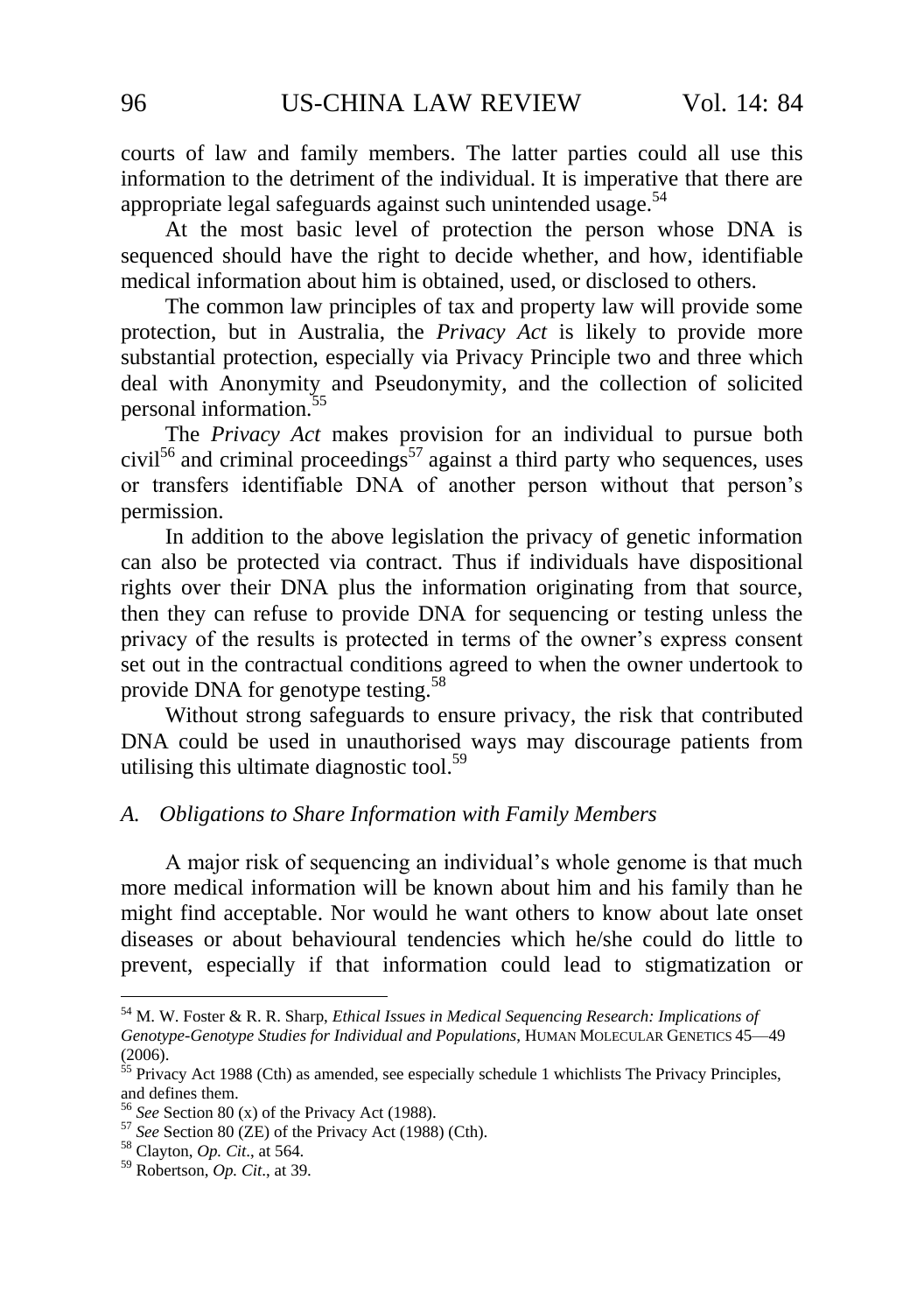discrimination.<sup>60</sup>

<u>.</u>

<span id="page-14-0"></span>The generation of WGS data significantly increases the ability to match the DNA of close relatives, and to reveal predictive information about relatives" present and future health risks. This also raises important questions about what obligations, if any, a patient who has submitted to WGS owes to family members. The probability of, and risks associated with identification, must be balanced against the scientific and clinical usefulness of the data and the rights and autonomy of individuals to participate in genetic research without interference from more risk-averse family members.<sup>61</sup>

The ethical obligations towards relatives increase as the risk to them intensifies. However, in the light of autonomy-based consent principles it seems inappropriate to suggest that participants have a right to deny use of the information. $62$ 

It is therefore submitted that researchers conducting WGS should, as a matter of course discuss with participants the implications for family members, and they should include close genetic relatives in the decisions about research participation prior to it occurring. The obligation to include at risk relatives in the decision making process increases as the degree of consanguinity with the research participant becomes closer.<sup>63</sup>

If family members raise objections should they be investigated by a relevant research ethics review board? An extensive literature exists on the obligation to warn at risk family members of genetic risks which can be exposed by WGS.<sup>64</sup>

<span id="page-14-1"></span>The unauthorised disclosure of genetic risks is only permitted in the most extreme circumstances, and only after attempts to encourage voluntary disclosure on the part of the patient has failed. Furthermore the harm must be highly likely to occur, or be seriously imminent and foreseeable. The at risk relative must be identifiable, the disease preventable, treatable or it

<sup>60</sup> E. R. Mardis, *A Decades Perspective on DNA Sequencing Technology*, 470 NATURE 198 (2011). <sup>61</sup> American Society of Human Genetics. *Professional Disclosure of Familial Genetic Information*, 63

AMERICAN JOURNAL OF HUMAN GENETICS 898 (1998). <sup>62</sup> R. M. Cook-Deacon, *Privacy, Families and Human Subject Protections: Some Lessons from* 

*Pedigree Research,* JOURNAL FOR CONTINUING EDUCATION IN HEALTH 224 (2001).

<sup>63</sup> K. L. Hudson, *Prohibiting Genetic Discrimination*, 356 NEW ENGLAND JOURNAL OF MEDICINE 2021 (2007).

<sup>64</sup> K. Offit et al., *The Duty to Warn a Patient"s Family Members about Hereditary Disease Risks*, 292 JOURNAL OF THE AMERICAN MEDICAL ASSOCIATION 1469B (2004). Godard et al., *Genetic Information and Testing in Insurance and Employment: Technical, Social and Ethical Issues*, II EUROPEAN JOURNAL OF HUMAN GENETICS 5123 (2003).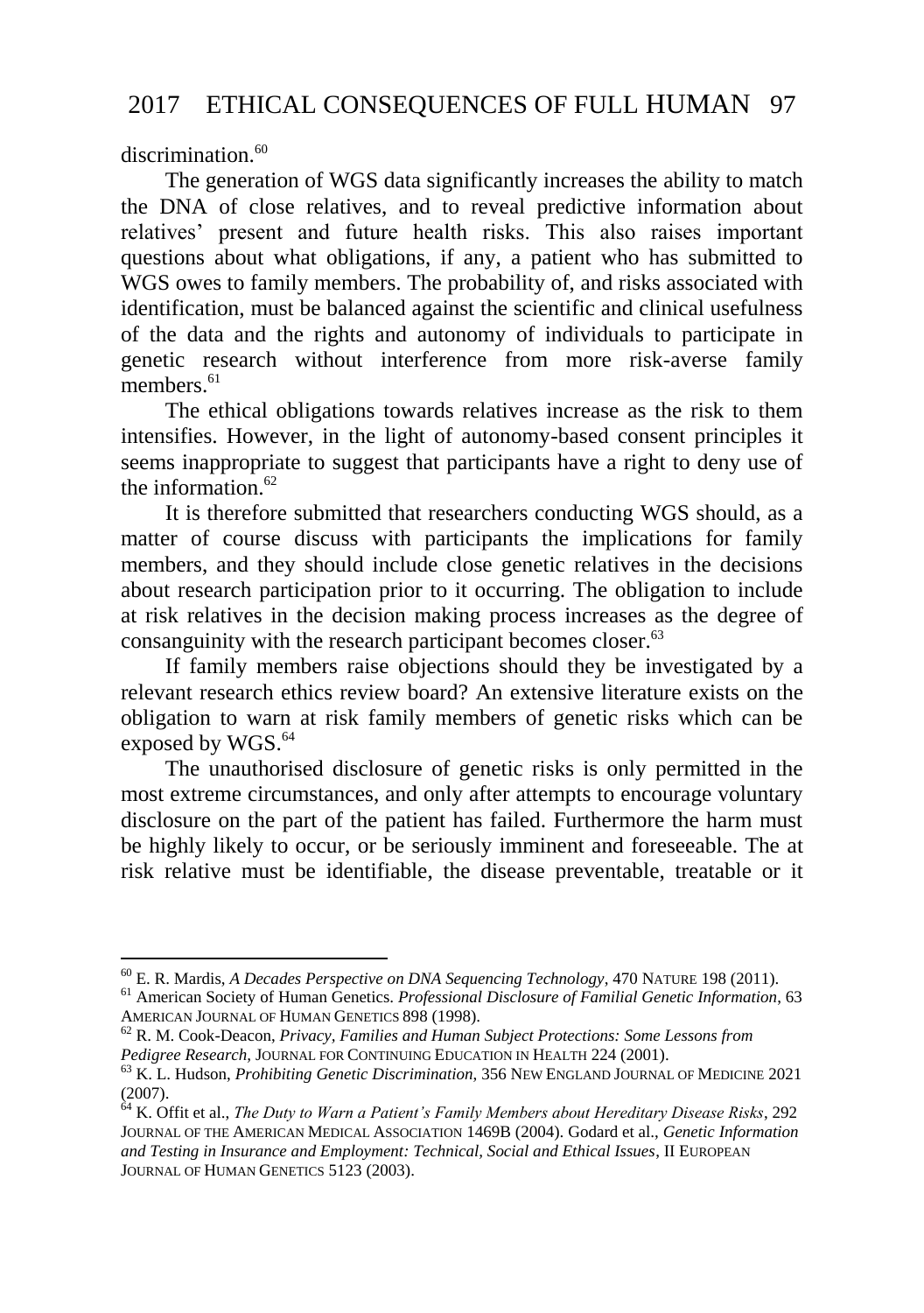must be clear that early monitoring will reduce the genetic risk.<sup>65</sup>

## *B. Protecting against "Unfair" Genetic Discrimination*

Public opinion is strongly opposed to "genetic discrimination" in the fields of health insurance and employment. This opposition is based on the fear that a person"s access to health care and jobs will be impaired by involuntary disclosure.<sup>66</sup>

It is however, accepted that certain existing genetic conditions might predispose some persons to injury in certain industries like beryllium mining. Therefore testing to eliminate such persons from exposure to fatal risks is justifiable. $67$ 

Access to a person"s whole genotype could also result in refusal by insurance companies to sell life and health insurance to an applicant on the basis that it would be to the detriment of other policy holders. Such a refusal would be motivated as protecting existing policy holders against higher premiums by not admitting persons with a much higher genetic risk of illness. The passing of the *Genetic Information Non-discrimination Act* in the United States will, however, ensure that participants undergoing WGS will not be adversely affected in their access to jobs or health insurance.<sup>68</sup>

The prevalence of identity theft is a growing problem which might discourage many from reducing their "genetic identity" to a computer file which could be stolen and misused. For example, such theft could result in unauthorised testing or disclosures that may lead to stigma and discrimination. The information on the file could also be used to determine identity or kinship relationships that the owner would prefer not to reveal in order to avoid personal embarrassment or legal actions.<sup>69</sup>

<span id="page-15-0"></span>VII. THE ETHICS RELATED TO INCIDENTAL GENETIC FINDING (IFS)

Incidental findings are the subject of intense ethical debate in medical genomic research. We also need to determine whether this debate is

<sup>65</sup> National Institute of Health, *Protection of Third Party Information in Research: Recommendations of the NIH* (2001). http:/bioethics.od.nih.gov/nihThirdparty rec. html and United States Senate 2003. Genetic Information Non-discrimination Act, s.1053, 108th congress.

<sup>66</sup> K. L. Hudson, *Prohibiting Genetic Discrimination*, 356 NEW ENGLAND JOURNAL OF MEDICINE 2021  $(2007)$ .

<sup>67</sup> B. Godard et al., *Genetic Information and Testing In Insurance and Employment: Technical, Social and Ethical Issues*, II EUROPEAN JOURNAL OF HUMAN GENETICS 5123 (2003).

<sup>68</sup> United States Senate. *Genetic Information Non-discrimination Act, s.1053, 108th congress* (2003).

<sup>69</sup> R. Williamson & R. Duncan, *DNA Testing for All*, 418 NATURE 585—586 (2003).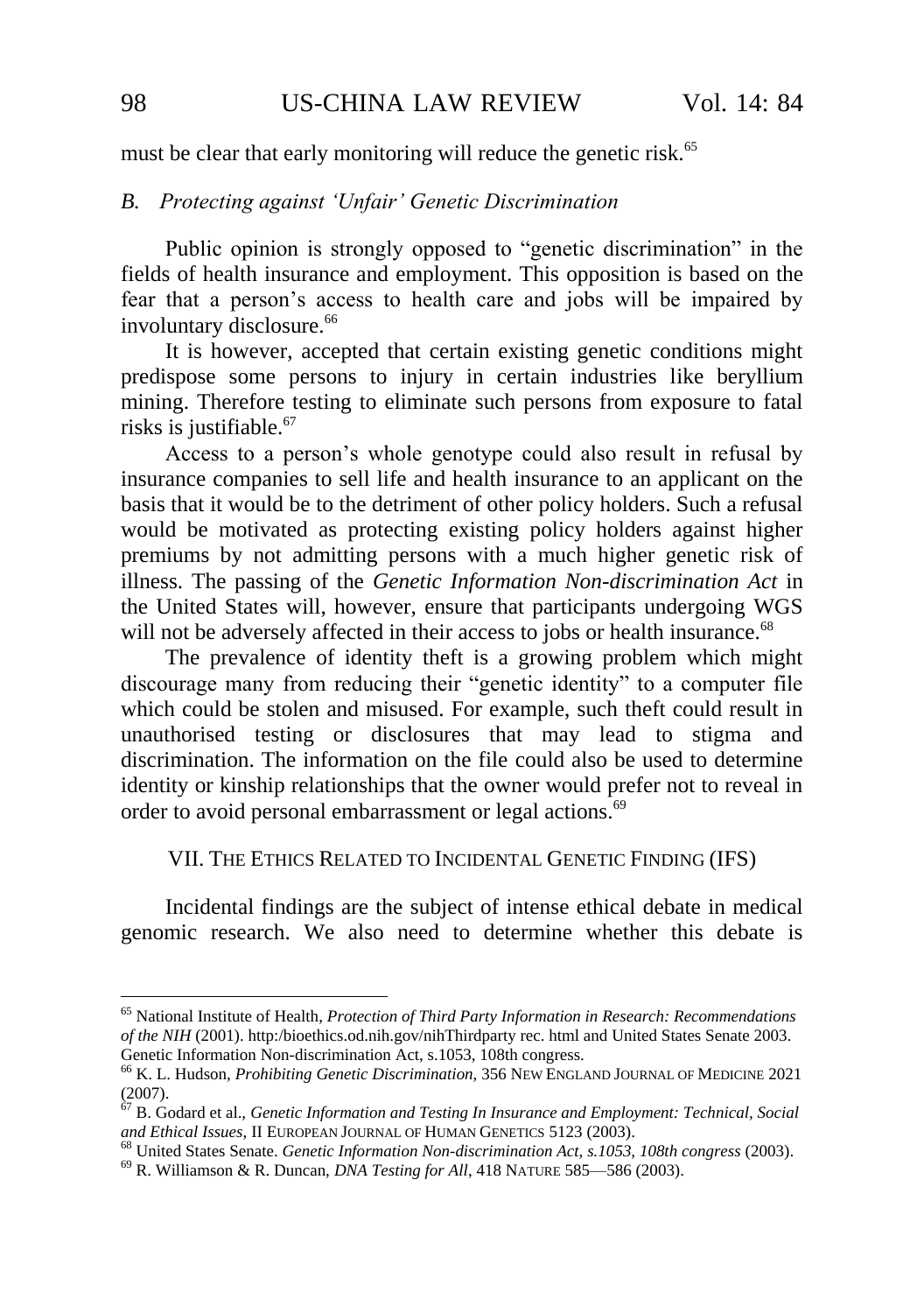focussed on the right issues.<sup>70</sup>

IF"s usually occur when a patient submits to WGS in order to investigate a specific condition. Such widespread testing will, in its very nature, reveal other conditions as well that are unrelated to the reason for the test but which may be clinically relevant. $71$ 

The ethical issues that arise from such information have implications for patients, researchers and physicians. These implications relate mainly to decisions on how best to prepare patients for the potential discovery of IF"s during the informed consent process. The following issues are also relevant:

Are researchers obliged to report IF"s to physicians.

 Do research participants have the right to be informed or not to be informed about IF's. $^{72}$ 

The answer to these questions depends in part on whether the incidental finding occurs during the course of research or whether it occurs in the context of clinical practice. If the gene variant detected is likely to cause a serious disease and if an early diagnosis will retard the development (or reduce the severity) of the disease, then it is hard to justify nondisclosure. On the other hand, if the clinical relevance of a gene variant is unclear and if there is limited evidence about the predictive variant it is less clear whether such information should be given to the patient. $73$ 

Withholding health data is reminiscent of medical paternalism which is in stark contrast to the rights of access to health records which 21st Century patients demand, and this includes the results of any test performed on them. However, withholding certain parts of test results may be construed as a breach of patient autonomy in situations where there is genuine uncertainty about the risks posed by IF"s. In such situations a small dose of paternalism may be judicious.<sup>74</sup>

#### VIII. GENETIC COUNSELLING AND WHOLE GENOME SEQUENCING

The magnitude and complexity of the information generated by WGS is such that without both pre- and post-test genetic counselling by qualified professionals the test results are of little value to the patient or could

<sup>70</sup> S. M. Wolf et al., *Managing Incidental Findings in Human Subject"s Research: Analysis and Recommendations*, 36 JOURNAL OF LAW AND MEDICAL ETHICS 219 (2008).

<sup>71</sup> G. M. Christenhus, *To Tell or Not to Tell? A Systematic Review of Ethical Reflections on Incidental Findings Arising in Genetic Contexts*, 21 EUROPEAN JOURNAL OF HUMAN GENETICS 248 (2013). <sup>72</sup> *Ibid*, at 250.

<sup>73</sup> W. Burke et al., *Recommendations for Returning Genomic Incidental Findings. We Need to Talk!*, 15 GENETIC MEDICINE 854 (2013).

<sup>74</sup> *Ibid*, at 856.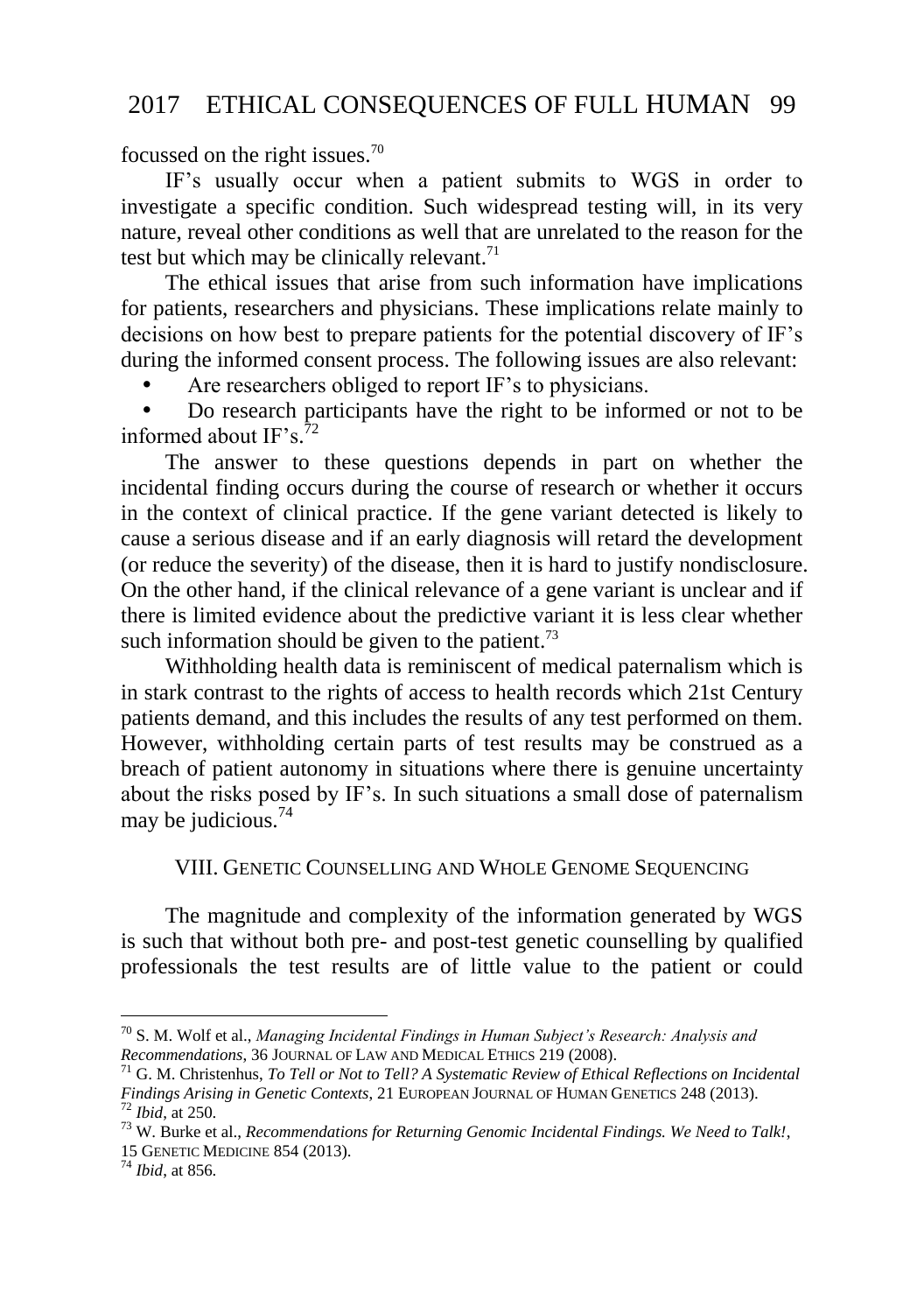actually be dangerous if incorrectly interpreted by a genetic practitioner with only limited training.<sup>75</sup>

The value of competent genetic counselling cannot be overestimated. This fact is illustrated when tests are done for genes which predispose to multifactorial disorders but which convert into only a small risk of disease or for which the precise risk of disease may not even be clearly known.<sup>76</sup>

<span id="page-17-0"></span>The above scenario is becoming increasingly more common as genetic tests are being prescribed more often by primary care givers for their patients. In order to avoid problems that can arise for a patient from lack of understanding, the European Commission has endorsed non-directive (noncoercive) genetic counselling as the gold standard. The Commission also recommended that no patient should be permitted to embark on genetic testing without prior counselling.<sup>77</sup>

The availability of direct to consumer genetic testing is indicative of the potential danger lurking in the disconnect between the supply of genetic services on a random basis unaccompanied by any counselling by professionals. For example commercial genetic testing laboratories are now marketing genetic tests for breast cancer (BRCA1 and BRCA2) cystic fibrosis, as well as non-clinical tests for nutrition, directly to consumers.<sup>78</sup>

This strand of direct to consumer marketing has been shown to lead to inappropriate utilization of test results, misinterpretation of results and lack of necessary follow up. The problem is being compounded by internet marketing to consumers plus a variety of 'home testing' kits which are now available.<sup>79</sup>

Unlike the USA, Australia has not yet legislated to control genetic testing or to make counselling mandatory. It has instead relied on the guidelines issued by the Australian Government via the National Health and Medical Research Council.<sup>80</sup>

This document is also reinforced by the guidelines on genetic testing issued by the Australian Medical Association in 2012 entitled "Genetic Testing 2012". Australia and New Zealand have also created guidelines to ensure the quality control of genetic testing done in many laboratories in

<sup>75</sup> Conference report *Workshop of the Commission of the European Communities on Ethics of Human Genome Analysis: Survey of the European Discussion*, 3 JOURNAL OF MEDICAL GENETICS 257 (1993). <sup>76</sup> Australian Medical Association Genetic Testing 2012, at 4—5.

<sup>77</sup> *Ibid*, at 258.

<sup>78</sup> A. Surbane, *Social and Ethical Implications of BRCA Testing*, 22 ANNALS OF ONCOLOGY 160  $(2011).$ 

AMA Genetic Testing, at 8.

<sup>80</sup> Australian Government National Health and Medical Research Council, *Uses and Disclosure of Genetic Information to a Patients Genetic Relatives* under Section 95 A. A. of the Privacy Act 1988 (Cth).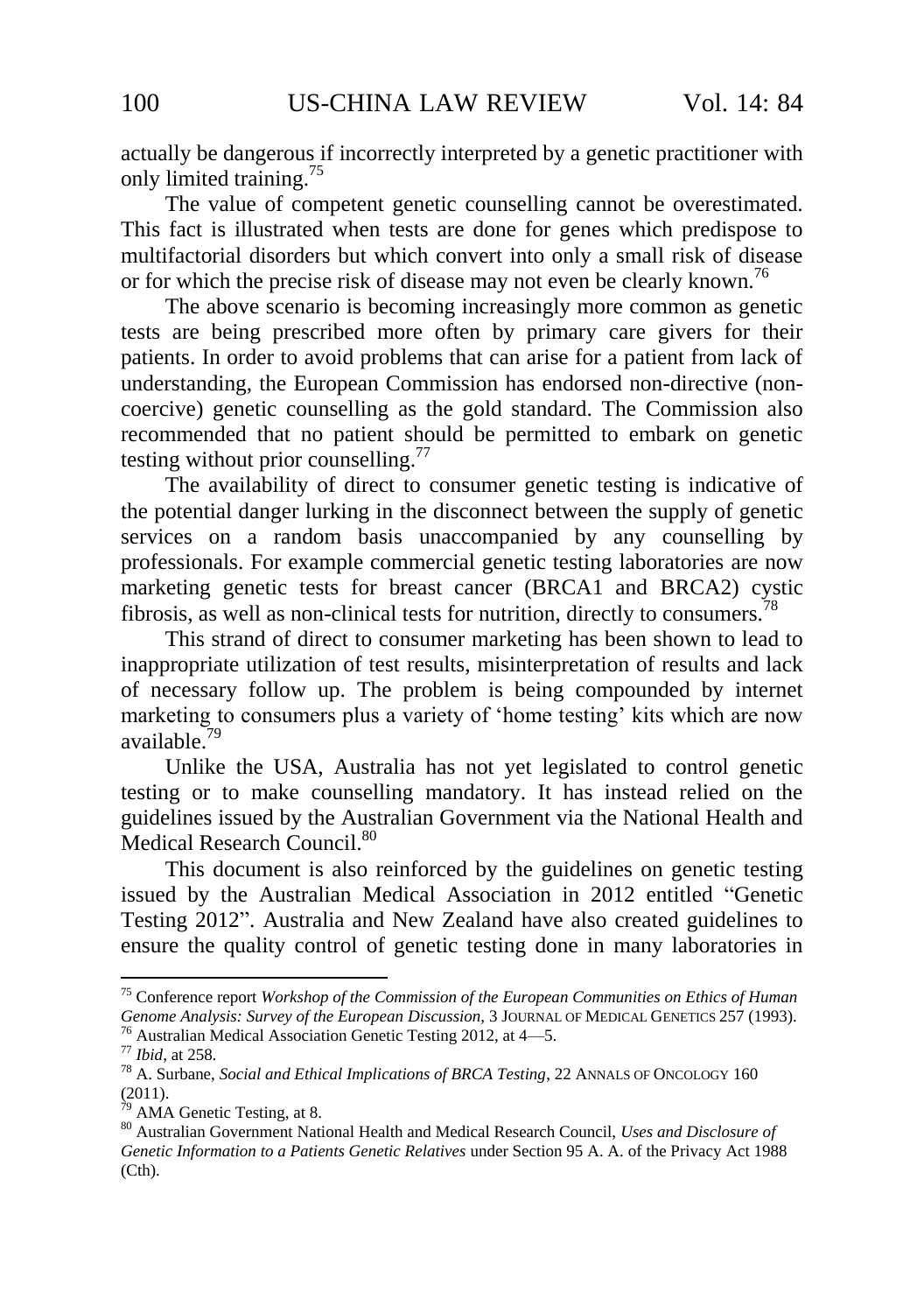their countries. $81$ 

<u>.</u>

For Laboratories to attract a government subsidy for the genetic tests they perform, they must make an application to the Medical Services Advisory Committee which advises the Federal Government on new medical technologies and procedures.<sup>82</sup>

#### **CONCLUSION**

Genetic knowledge can be perceived either as a means to enhance control of person's lives or as a sign of predestination written in a mysterious "future diary" because the full DNA sequence of the human genome now gives us an unprecedented opportunity to observe and understand the Book of Life.<sup>83</sup>

As Genome technology moves from the laboratory to the health care setting the WGS technology will enable geneticists to foretell future disease and alert patients and their health care providers to embark on better preventative strategies. If an individual"s WGS analysis falls into the wrong hands it could be used to stigmatise a person or to discriminate against that person. Therefore data control measures and Privacy Laws need to be strengthened to guard against such eventualities.<sup>84</sup>

It is also important to retain a sense of balance in regard to the potential of the Human Genome because of the great expectations that the HGP would lead to massive commercial and medical applications has to date turned out to be over-optimistic and highly inflated. In the words of Francis Collins, "… it is fair to say that the HGP has not as yet directly affected the health care administered to most individuals".<sup>85</sup> While Craig Venter, the other giant in the field of the HGP, is on record as saying that "… there is still some way to go before this capability can have a significant effect on medicine and health" 86

The main fruits of the HGP have been accruing to the research community, and almost nothing as yet to medicine and the general public. $87$ 

<sup>81</sup> I. L. Gold et al., *Quality and Safety of Genetic Testing in Australia and New Zealand: A Review of the Current Regulatory Framework*, 3 AUSTRALIA AND NEW ZEALAND HEALTH POLICY (2006). <sup>82</sup> *Ibid*.

<sup>83</sup> A. Surbane, *Social and Ethical Implications of BRCA Testing*, 22 ANNALS OF ONCOLOGY 160, 166 (2011).

<sup>84</sup> M. R Natowics et al., *Genetic Discrimination and the Law*, 50 AMERICAN JOURNAL OF GENETICS 465 (1992).

<sup>85</sup> F. Collins, *Has the Revolution Arrived?*, 464 NATURE 676, 677 (2010).

<sup>86</sup> J. C. Venter, *Multiple Persons Genomes Await*, 464 NATURE 676, 677 (2010).

<sup>87</sup> M. Gisler et al., *Innovation as a Social Bubble: The Example of the Human Genome Project*, 40 RESEARCH POLICY 1412, 1423 (2011).